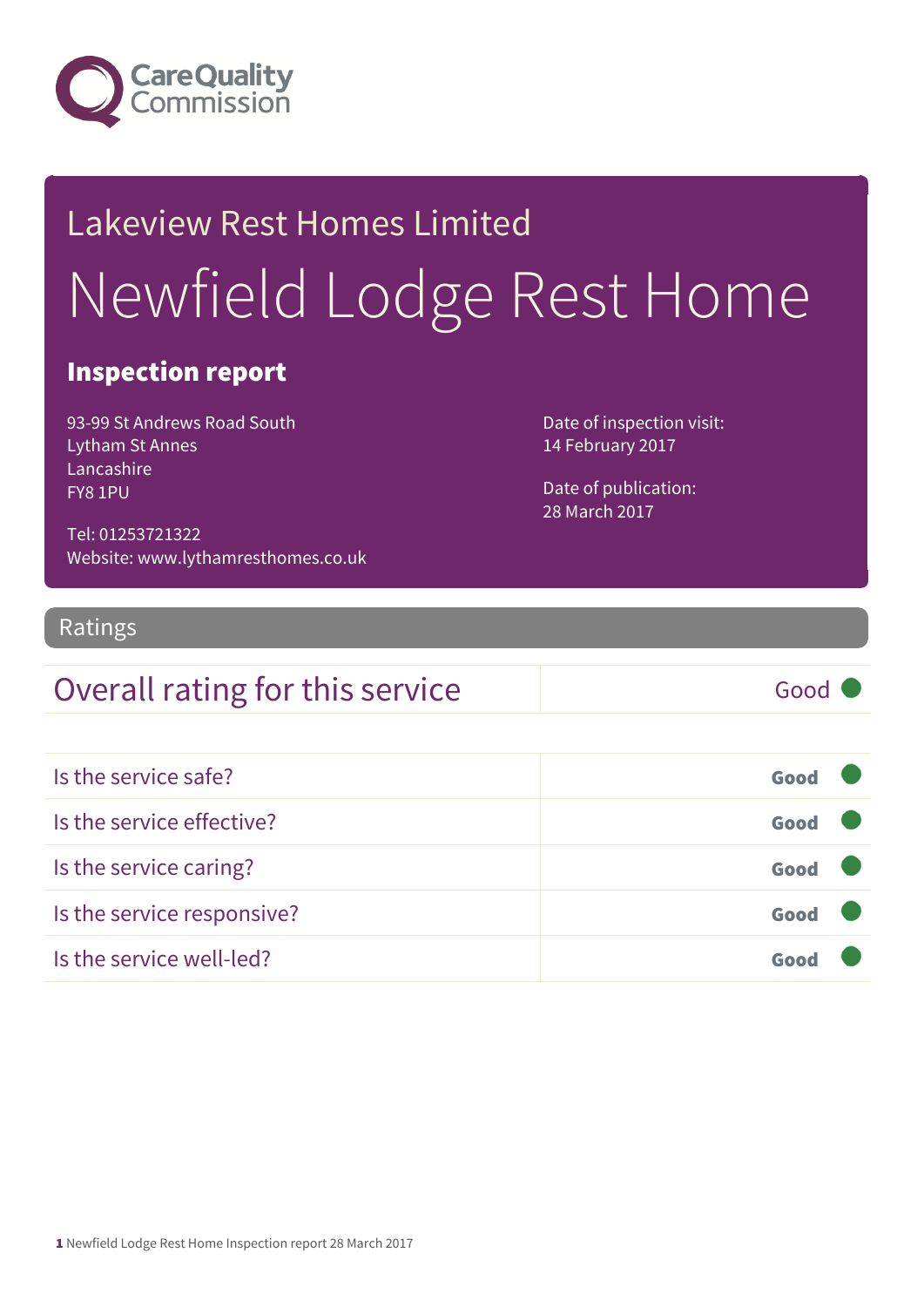#### Summary of findings

#### Overall summary

The inspection visit took place on 14 February 2017 and was unannounced.

Newfield Lodge Rest Home is registered to accommodate up to 32 older people who do not require nursing care. At the time of our visit there were 30 people who lived at the home. Newfield Lodge is part of a family owned and operated group of four care homes in the Lytham St Annes area. The home is situated close to St Annes centre.

At the last inspection in October 2014 the service was rated Good. At this inspection we found the service remained good. However a rating of requires improvement had been identified in the 'safe' domain. This was in relation to recruitment checks for staff not in place prior to employment. This had now been addressed by the management team. At this inspection we found the service remained good.

Improved systems of recruitment of staff were in place. Checks were carried out to ensure suitable people were employed to work at the home. Staff confirmed they only commenced employment when all checks had been completed.

The registered manager had systems in place to record safeguarding concerns, accidents and incidents and take appropriate action when required. Sufficient staff were on duty to support people. The management team were in the process of identifying times when extra staff would be beneficial for the service and people who lived at the home.

The registered manager understood the requirements of the Mental Capacity Act 2005 (MCA) and the Deprivation of Liberty Safeguards (DoLS). This meant they were working within the law to support people who may lack capacity to make their own decisions.

Risk assessments had been developed to minimise the potential risk of harm to people who lived at the home. These had been kept under review and were relevant to the care and support people required.

Care plans were in place detailing how people wished to be supported. People who received support or where appropriate their relatives were involved in decisions and consented to their care. Further development of care plans had been implemented and a new system introduced. One staff member said, "They will be simpler and more informative when they are all completed."

Staff responsible for assisting people with their medicines had received training to ensure they had the competency and skills required.

We observed regular snacks and drinks were provided between meals to ensure people received adequate nutrition and hydration. Comments from people who lived at the home were all positive about the quality of meals provided. One person said, "I have bacon, egg and sausage every day, lovely." Also, "We have good cooks and always a choice. It is good food here."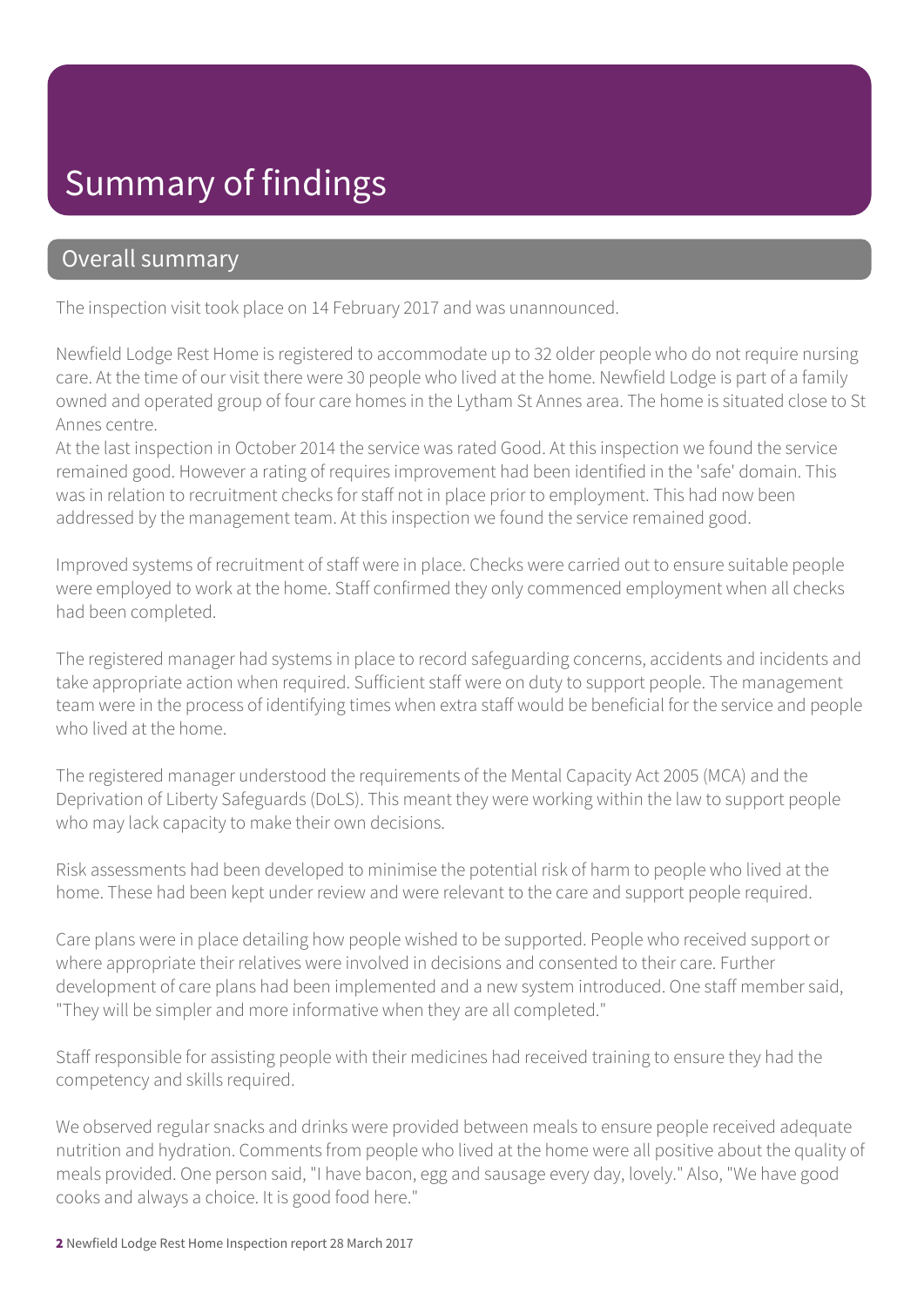We found people had access to healthcare professionals and their healthcare needs were met.

People who lived at the home told us they were encouraged to participate in a range of activities that had been organised. An activities co-ordinator was employed by the organisation to encourage people to participate in their chosen hobbies or interests.

People who used the service and their relatives knew how to raise a concern or to make a complaint. The complaints procedure was available and people said they were encouraged to raise concerns.

The registered manager used a variety of methods to assess and monitor the quality of care at Newfield Lodge. These included regular audits of the service, annual surveys, 'resident' and staff meetings to seek the views of people about the quality of care at the home.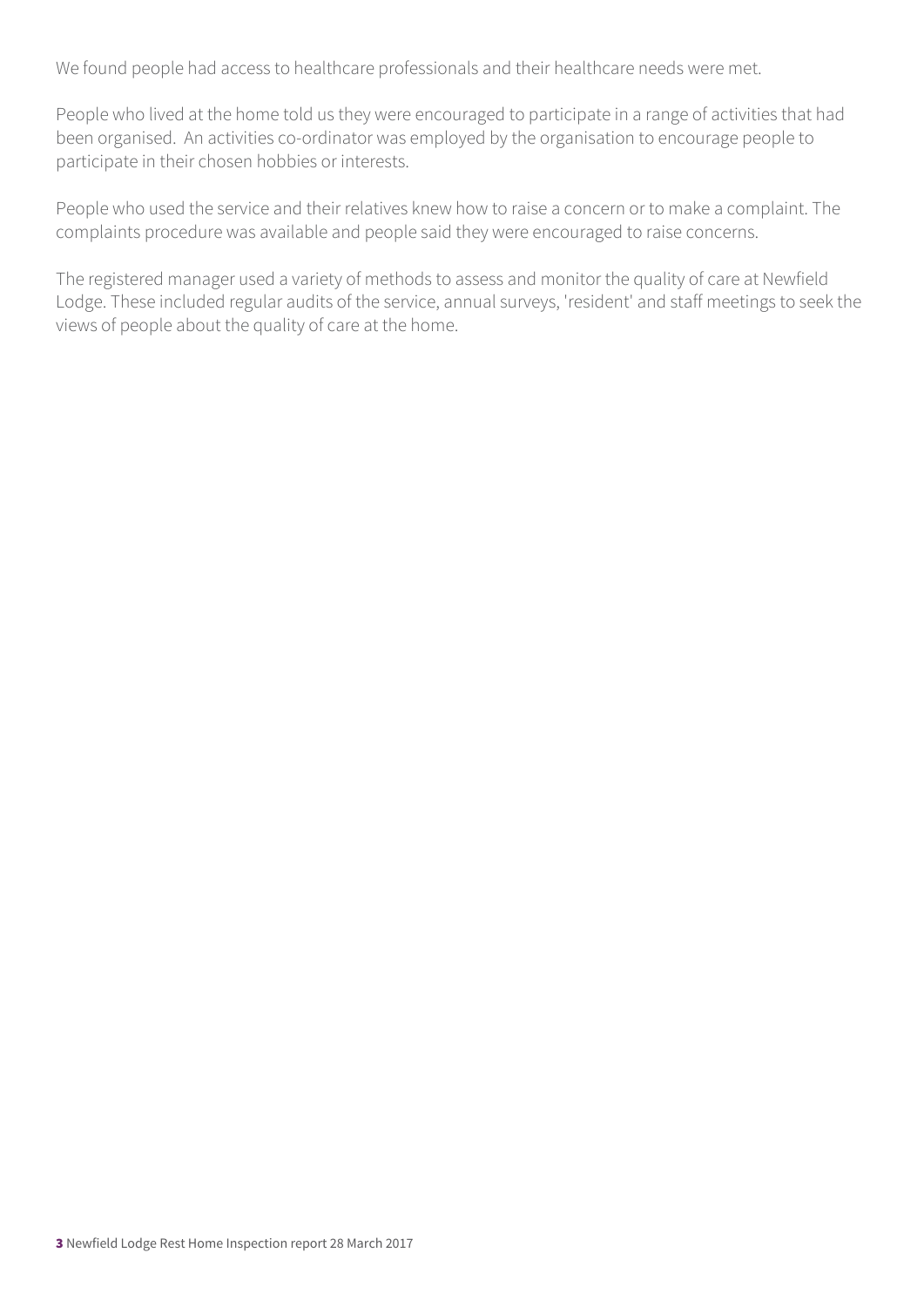#### The five questions we ask about services and what we found

We always ask the following five questions of services.

| Is the service safe?                                                                                                                                                        | Good |
|-----------------------------------------------------------------------------------------------------------------------------------------------------------------------------|------|
| The service was safe.                                                                                                                                                       |      |
| Staff had received training to safeguard people from harm or<br>abuse.                                                                                                      |      |
| The management team had systems to protect people from<br>potential environmental hazards.                                                                                  |      |
| We reviewed staffing rotas and found senior and care staff were<br>deployed to meet people's requirements. The management<br>team now followed safe recruitment procedures. |      |
| The registered manager ensured staff received medication<br>training and undertook audits to maintain safe processes.                                                       |      |
| Is the service effective?                                                                                                                                                   | Good |
| The service remains good.                                                                                                                                                   |      |
| Is the service caring?                                                                                                                                                      | Good |
| The service remains good.                                                                                                                                                   |      |
| Is the service responsive?                                                                                                                                                  | Good |
| The service remains good.                                                                                                                                                   |      |
| Is the service well-led?                                                                                                                                                    | Good |
| The service remains good.                                                                                                                                                   |      |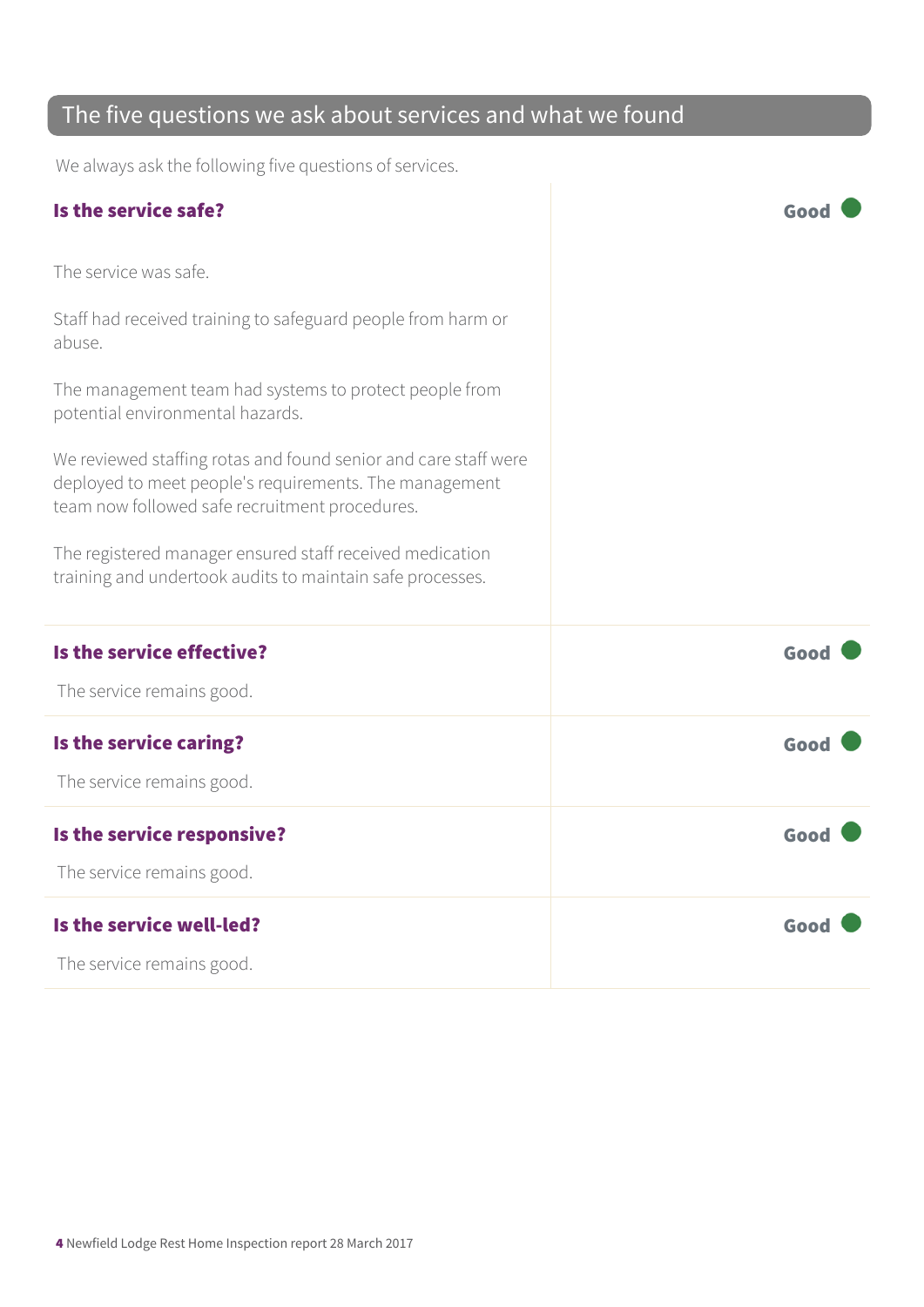

# Newfield Lodge Rest Home Detailed findings

## Background to this inspection

We carried out this inspection under Section 60 of the Health and Social Care Act 2008 as part of our regulatory functions. This inspection was planned to check whether the provider is meeting the legal requirements and regulations associated with the Health and Social Care Act 2008, to look at the overall quality of the service, and to provide a rating for the service under the Care Act 2014.

This inspection visit took place on 14 February 2017 and was unannounced.

The inspection team consisted of two adult social care inspectors.

Before our inspection visit we reviewed the information we held on Newfield Lodge. This included notifications we had received from the provider, about incidents that affect the health, safety and welfare of people who lived at the home. We also reviewed the Provider Information Record (PIR) we received prior to our inspection. This is a form that asks the provider to give some key information about the service, what the service does well and improvements they plan to make. This provided us with information and numerical data about the operation of the service.

During our inspection we used a method called Short Observational Framework for Inspection (SOFI). This involved observing staff interactions with the people in their care. SOFI is a specific way of observing care to help us understand the experience of people who could not talk with us.

We spoke with a range of people about the home including six people who lived at the home, two relatives and seven staff members. In addition we spoke with the registered manager, manager and operations manager for the organisation.

We looked at care records of three people who lived at the home, training and recruitment records of staff members and records relating to the management of the service. We also contacted health and social care professionals for information they may hold about the service. This helped us to gain a balanced overview of what people experienced living at Newfield Lodge. We also checked the building to ensure it was clean, hygienic and a safe place for people to live.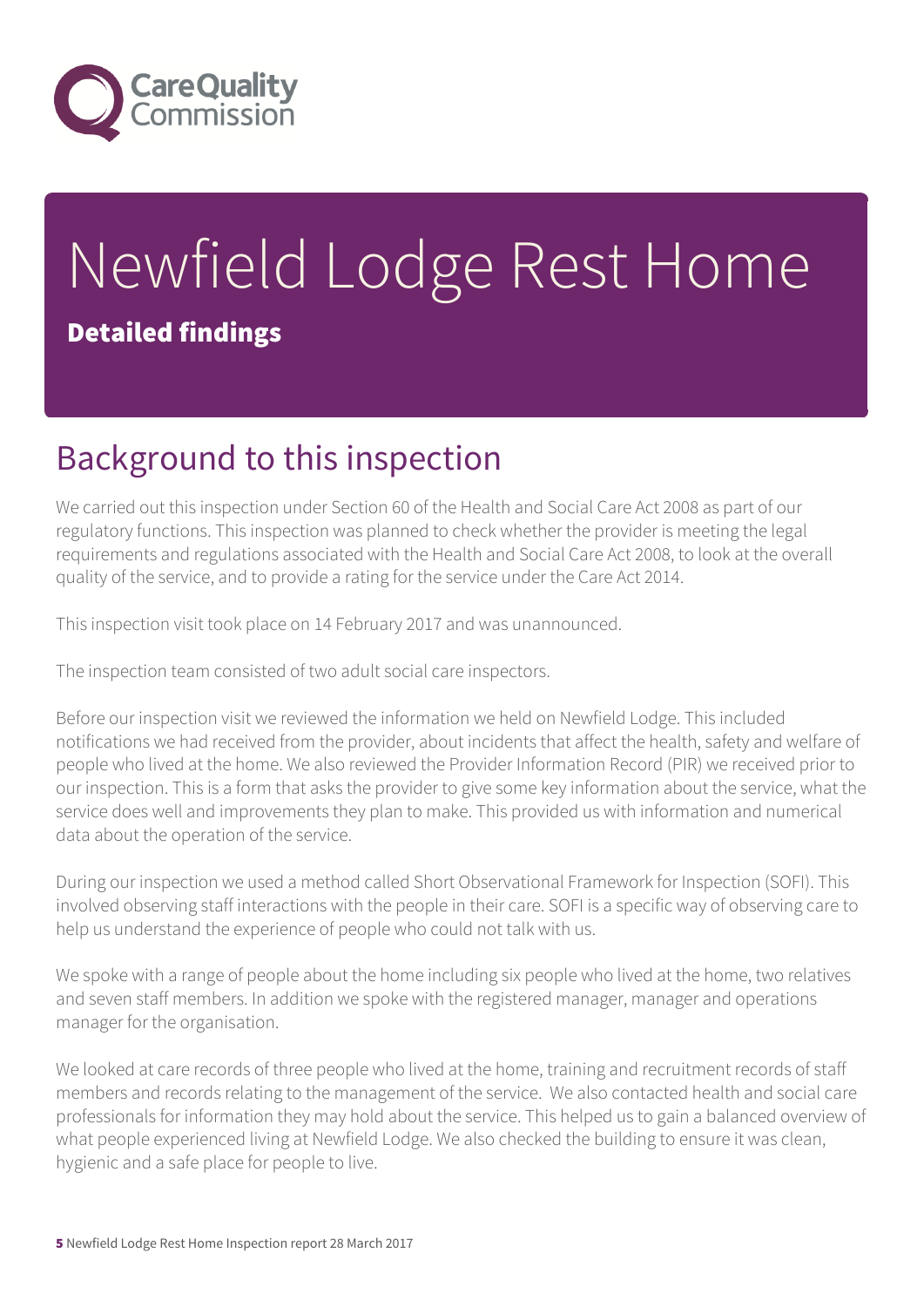## Our findings

People who lived at the home and relatives told us they felt safe living at Newfield Lodge. A relative said, "I come a lot and yes I feel [relative] is in safe environment." A person who lived at the home said, "I do feel safe. It would be better with more staff around at times, but yes I feel secure."

Newfield Lodge management team had procedures in place to minimise the potential risk of abuse or unsafe care. Records seen and staff spoken with confirmed they had received safeguarding vulnerable adults training. One staff member said, "We have training and it is regularly updated so we are aware of the process to follow." Staff understood their responsibility to report any concerns they may observe and knew what procedures needed to be followed.

The care plans seen had risk assessments completed to identify the potential risk of accidents and harm to staff and people being supported. Risk assessments we looked at provided instructions for staff members, when for example delivering personal care support and moving and handling. Where potential risks had been identified action taken by the management team had been recorded. For example crash and pressure mats were put in place in the bedrooms. These were in place for people who may be at risk of falling at night time.

New improved procedures had been introduced to ensure people were recruited safely and all checks had been done. Records we reviewed included references and criminal record checks obtained from the Disclosure and Barring Service (DBS). Staff we spoke with confirmed the registered manager had obtained their DBS and references before they started in post. Staff we spoke with told us they had not started work at the home until all checks were in place. One staff member said, "Only when all checks had been done was I authorised to commence work." Another staff member said, "The induction was good and gave me a good grounding for the role."

Sufficient staff were on duty to support people. Comments we received were mixed in terms of staffing levels for example. People at the home said, "I feel they are staffed well. I don't have to wait if I press the buzzer." Also, "I have to wait now and then at meal times but I suppose they are busy and rushing around." Staff were positive when asked about staffing levels comments included, "Yes I feel we have enough of us around." Also, "Mornings and meal times are busy but we seem to be enough of us to make sure people are attended to." The management team were currently assessing staffing levels. The registered manager informed us they were currently recruiting for extra staff. Also they were in the process of identifying times when extra staff would be beneficial for the service and people who lived at the home.

We looked at documentation and found equipment had been serviced and maintained as required. Records were available confirming gas appliances and electrical equipment complied with statutory requirements and were safe for use. Equipment including moving and handling equipment (hoist and slings) were safe for use. We observed they were clean and stored appropriately so people were safe when moving around the home.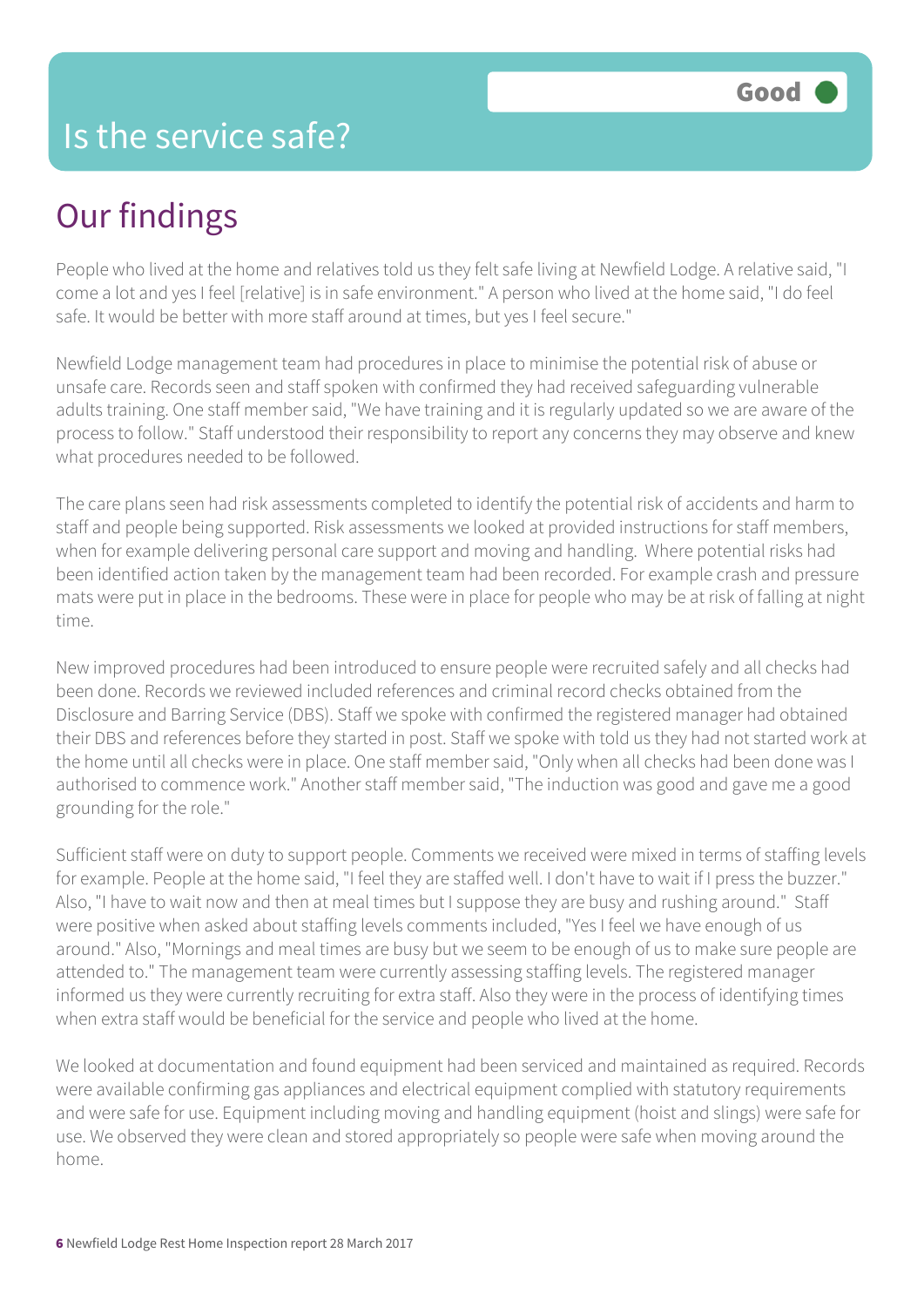We looked at how medicines were prepared and administered. Medicines had been ordered appropriately, checked on receipt into the home, given as prescribed and stored and disposed of correctly. The registered manager had audits in place to monitor medicines procedures. These meant systems were in place to check people had received their medicines as prescribed. We observed a senior staff member administering medication during the morning and lunch time round. We saw the medication trolley was locked securely whilst the staff member attended to each person. People were sensitively assisted as required and medicines were signed for after they had been given out.

We looked around the home and found it was clean, tidy and maintained. We observed staff making appropriate use of personal protective equipment such as disposable gloves and aprons. Hand sanitising gel and hand washing facilities were available around the premises. These were observed being used by staff when attending to people's needs. This meant staff were protected from potential infection when delivering personal care and undertaking cleaning duties.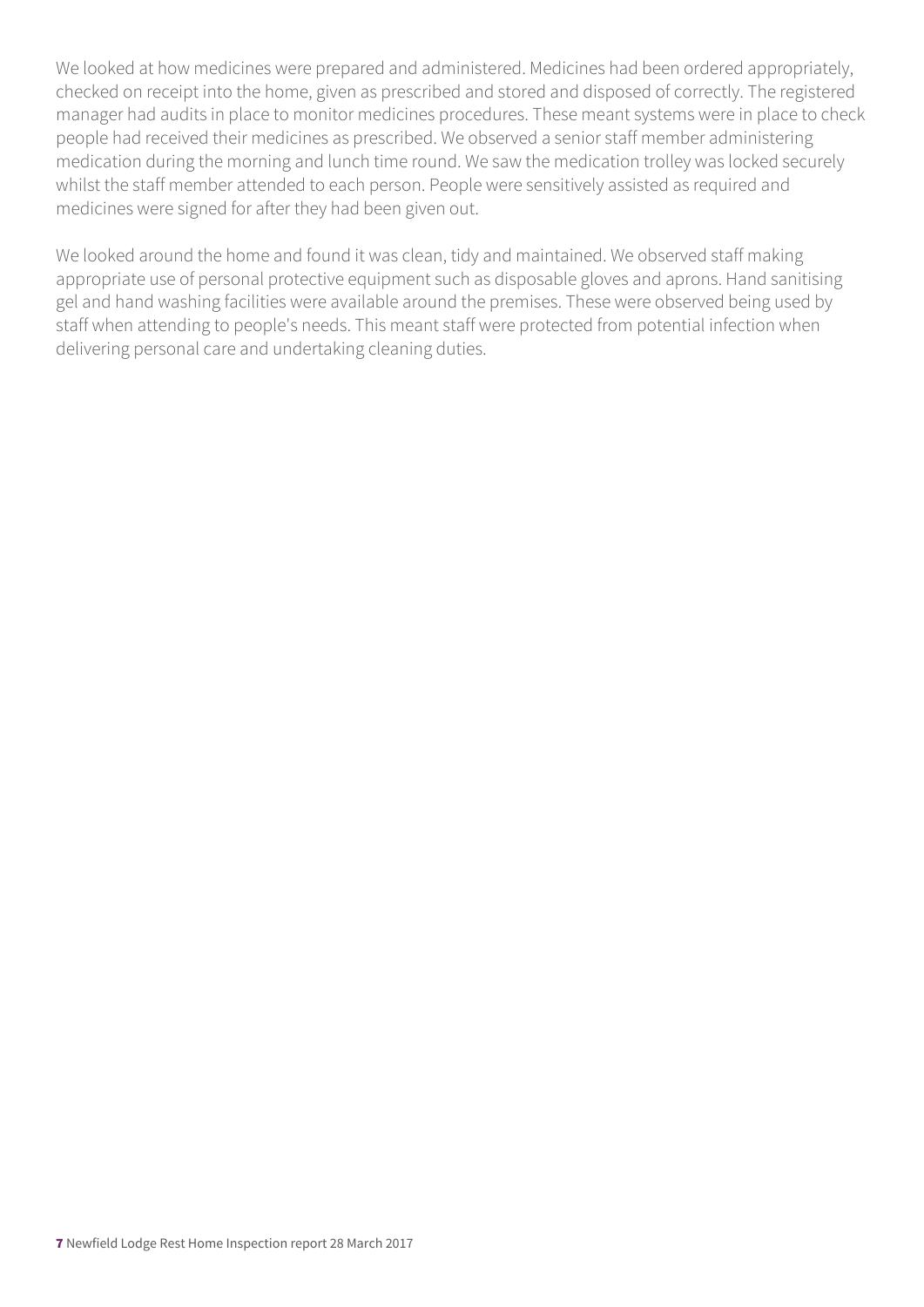#### Is the service effective?

## Our findings

A relative we spoke with told us their relatives were 'well looked after'. We found staff were aware of their responsibilities and were competent in supporting people with behaviour that challenged. One staff member said, "We have had training and the staff here are good at supporting people who need a lot of help."

When we arrived at breakfast time we observed the atmosphere was relaxed and people had freedom of movement. They had breakfast in the dining room, lounge areas and their own rooms. We found by observing the daily routines people had unrestrictive movement around the home and could go to their rooms if they chose to. One person who lived at the home said, "They don't bother you I go where I want to but staff are around if I need help."

People who lack mental capacity to consent to arrangements for necessary care or treatment can only be deprived of their liberty when this is in their best interests and legally authorised under the Mental Capacity Act (MCA). The procedures for this in care homes and hospitals are called the Deprivation of Liberty Safeguards (DoLS). The staff working in this service make sure that people have choice and control of their lives and support them in the least restrictive way possible; the policies and systems in the service support this practice.

The registered manager demonstrated an understanding of the legislation as laid down by the MCA and the associated DoLS. Discussion with the registered manager and manager confirmed they understood when an application should be made and how to submit one. We did not observe people being restricted or deprived of their liberty during our inspection.

We walked around the premises and garden areas and found they were appropriate for the care and support provided. We saw people who lived at the home had access to the rear grounds where part of the outside area was enclosed and safe for people to sit in. The layout of the building was in the process of being updated to accommodate people with complex needs. For example wooden floors and appropriate signage around the home to aid people with complex needs and dementia. A relative we spoke with said, "The decoration and furnishings of the home is very good and becoming more dementia friendly."

People we spoke with and their relatives said meals and food choices were of a good standard. Comments included, "The food is very good, two choices and if you don't like either they will knock you something up." Also, "[Cook] comes around every day and founds out what we would like for dinner there is always a choice."

We observed lunchtime was a social occasion. Staff sat and talked with people and supported people where required with meals. One person who lived at the home said, "We have to wait sometimes but it is worth it." Staff told us at times they were pushed at meal times when people required support. The management team informed us they were looking at ways to increase support for people and ensure they had sufficient staff around to support people.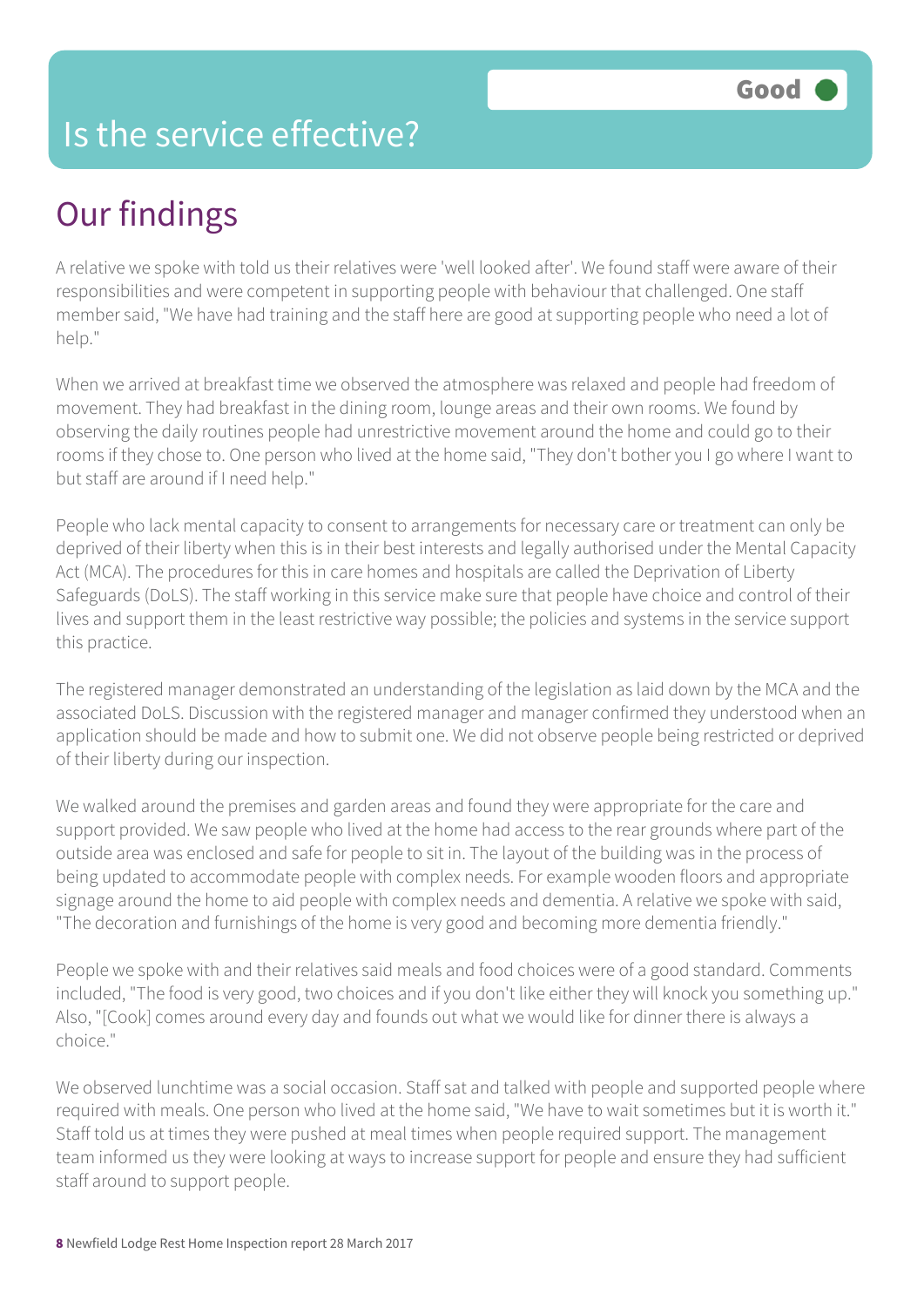During the day snacks and drinks were offered to people morning and afternoons. One person who lived at the home said, "They come around with drinks and biscuits and homemade cakes whenever you want them."

People's healthcare needs were carefully monitored and discussed with the person or family members as part of the care planning process. Care records seen confirmed visits to and from General Practitioners (GP's) and other healthcare professionals had been recorded and what action had been taken.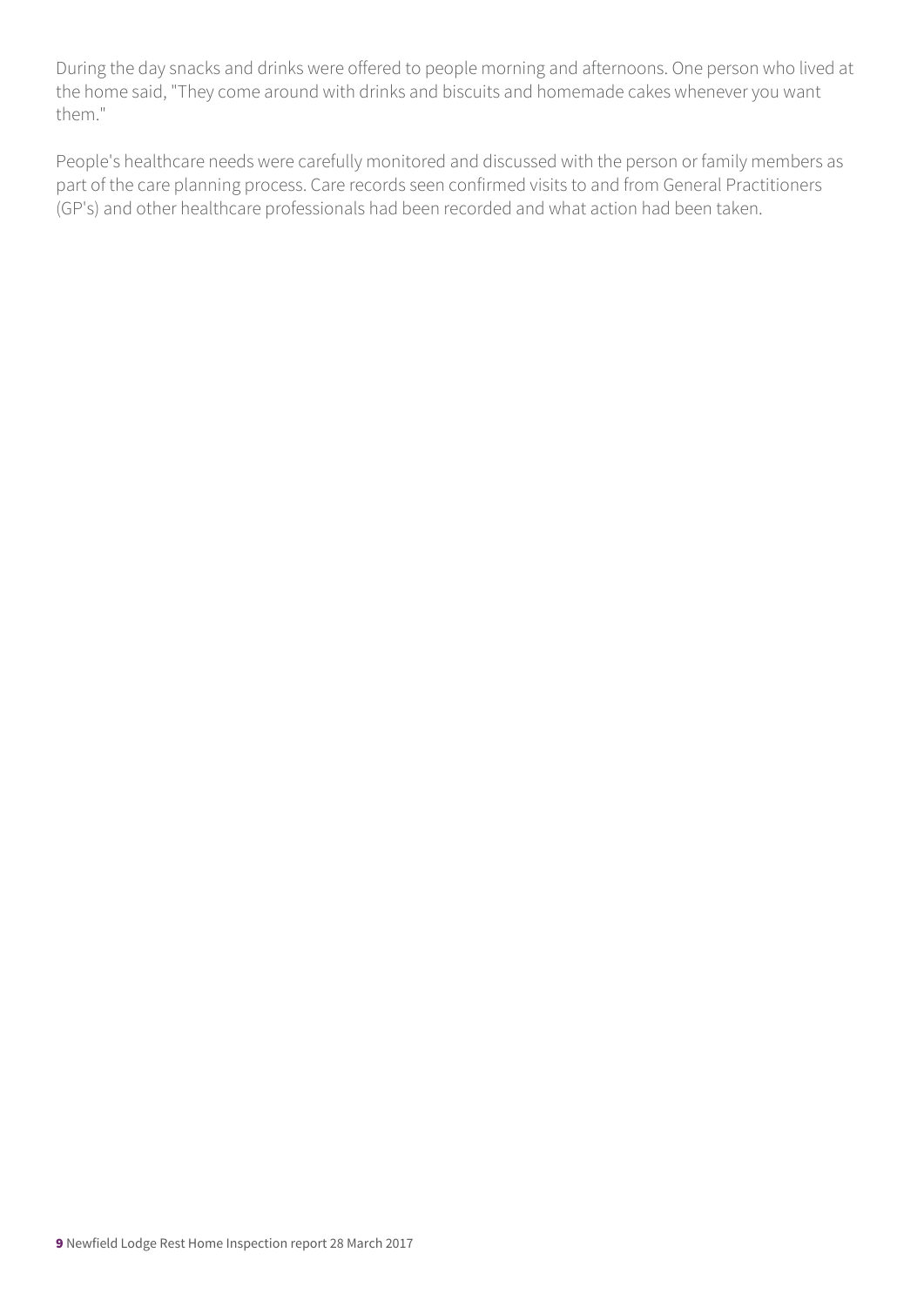## Our findings

We found a number of people had limited verbal communication because they lived with dementia or had complex needs. However we were able to speak with six people who lived at the home. In addition we spoke with two visiting family members. Comments about attitudes of staff and how they cared for people were all positive. One relative said, "We come a lot as a family and they are brilliant with [relative]. Kind considerate and patient they all have qualities in caring for these residents." A person who lived at the home said, "Yes they have always been kind and caring to me. They do a wonderful job."

We spoke with the manager about access to advocacy services should people require their guidance and support. The service had information details on display around the building for people and their families if this was required. This ensured people's interests would be represented and they could access appropriate services to act on their behalf if needed.

Staff had a good understanding of protecting and respecting people's human rights. Training had been provided by the service for guidance in equality and diversity. We found by talking with staff they had a good knowledge of promoting each individual's uniqueness. There was a sensitive and caring approach, underpinned by awareness of the Equality Act 2010. For example one staff member said, "I am aware people have rights and no matter what, everyone is an individual and should be treated so."

We observed staff during the day interacted with people in a calm and relaxed way. For example staff engaged in a friendly, caring way by making appropriate use of facial expressions, touch and talking with people at the same level. A staff member said, "You greet people with a smile and it does generally help and relax people."

We saw many instances during the inspection visit of how staff maintained people's privacy and dignity. For example, staff knocked on people's bedroom doors before entering and also spoke with people using their preferred name of address. One person who lived at the home said, "The staff are so friendly and I like to be called [name] and they all respect that."

People's end of life wishes had been recorded so staff were aware of these. We saw people had been supported to remain in the home where possible as they headed towards end of life care. This allowed people to remain comfortable in their familiar, homely surroundings, supported by familiar staff.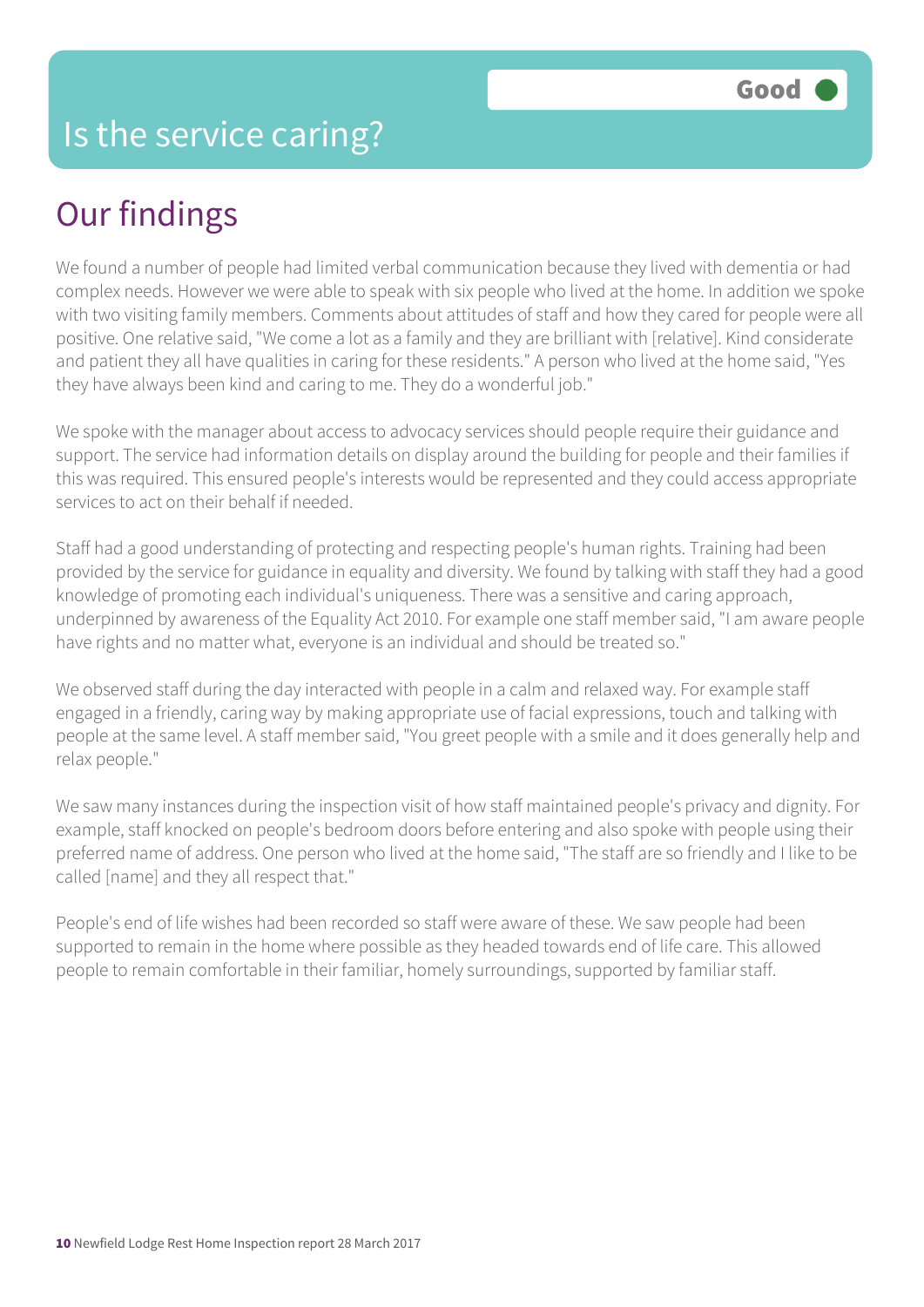#### Is the service responsive?

## Our findings

People we spoke with who lived at the home and relatives were satisfied at the level of activities and entertainment at the home. One person who lived at the home said, "There is always something going on. I tend not to join in but that is my choice." Also, another person said, "Summer is nicer so we can get out more. Staff are willing to go for a walk if you want to." A relative said, "They have an activity lady who is very good and she comes weekly and gets people up and at it."

Three care plans we looked at were clear about the support needs of people and how they wanted their care to be provided. People who lived at the home and relatives told us they made their views known and staff responded to what their choices and needs were. For example one person enjoyed going out to church at times and they told us staff always accommodated them.

The service had a complaints procedure which was made available to people on their admission to the home and on display in the home. The procedure was clear in explaining how a complaint should be made and reassured people these would be responded to appropriately. Contact details for external organisations including social services and CQC had been provided should people wish to refer their concerns to those organisations. Relatives we spoke with confirmed information on how to make a complaint had been provided to them.

We spoke with people who lived at the home and relatives about the complaints process. One relative said, "Never had to make one but the information is clear should I wish to. I would go straight to the manager don't worry if I had a problem. "

The management team had implemented good practice guidelines when managing people's health needs. For example, we found people had hospital passports in place. Hospital passports were a document with information which promotes communication between health professionals and people who cannot always communicate for themselves. They contain clear direction as to how to support a person and include information about whether a person had a DoLS in place, their mobility, skin integrity, dietary needs and medication.